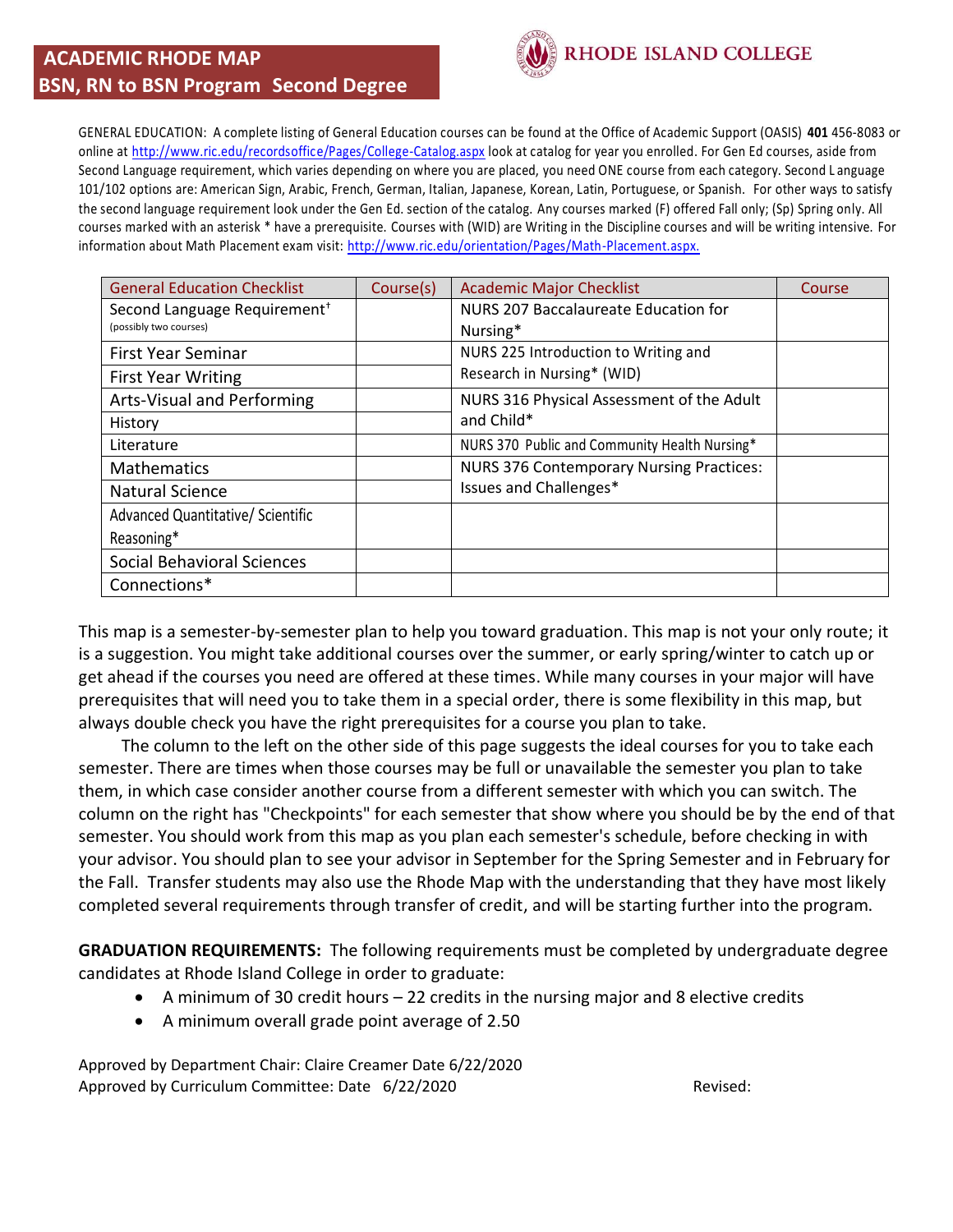## **ACADEMIC RHODE MAP BSN, RN to BSN Program Second Degree**



| <b>SEMESTER 1</b>                             | <b>CR</b>      | SEMESTER 1 CHECKPOINTS √                                                      |
|-----------------------------------------------|----------------|-------------------------------------------------------------------------------|
| NURS 207 Baccalaureate Education for          | 4              | Prerequisite is RN licensure, RN to BSN intended, or by<br>□                  |
| Nursing*                                      |                | consent of program director; minimum grade of C                               |
| NURS 225 Introduction to Writing and Research | $\overline{2}$ | Minimum grade of C<br>$\Box$                                                  |
| in Nursing* (WID)                             |                | $\Box$<br>Prereq. is acceptance to the nursing program                        |
| Elective(s)                                   | 4              |                                                                               |
|                                               |                | $\Box$ Aim for 10 earned credits                                              |
|                                               |                | $\Box$ Minimum 2.5 GPA                                                        |
|                                               |                | $\Box$ RN-BSN Students enrolled in the Second Baccalaureate                   |
|                                               |                | Degree generally take a total of 30 credits. 22 credits                       |
|                                               |                | are nursing and 8 are elective credits. A plan of study is                    |
|                                               |                | developed with the student and Director of                                    |
| <b>Requirements and GPA</b>                   |                | Baccalaureate program.                                                        |
| # CREDITS EARNED                              | 10             | $\Box$ Make appointment with advisor to discuss your                          |
|                                               |                | schedule for next semester. Submit Second                                     |
|                                               |                | Enrollment application by November 15 <sup>th</sup> or April 15 <sup>th</sup> |
|                                               |                | . Admissions criteria:                                                        |
|                                               |                | • Admission to Rhode Island College and declaration of                        |
|                                               |                | nursing as the major                                                          |
|                                               |                | Completion of NURS 207/NURS 225 with a minimum<br>grade of C                  |
|                                               |                | <b>Completion of Math and Writing Requirements</b>                            |
|                                               |                | A current unrestricted Rhode Island Nursing license                           |
|                                               |                | A minimum GPA of 2.5                                                          |
|                                               |                | $\Box$ Upon acceptance to School of Nursing students must                     |
|                                               |                | submit and update immunizations with RIC Health<br>Services.                  |
|                                               |                | $\Box$ Students must submit a Criminal Background Check                       |
|                                               |                | through certifiedbackground.com.                                              |
|                                               |                | $\square$ Students must maintain an unencumbered RN license                   |
|                                               |                | from the State of Rhode Island and have a current                             |
|                                               |                | healthcare provider CPR card.                                                 |
|                                               |                | $\Box$ Students must earn a grade of 'C" or better to                         |
|                                               |                | progress in the nursing program                                               |
|                                               |                |                                                                               |

| <b>SEMESTER 2</b>                             | CR. | SEMESTER 2 CHECKPOINTS √                                                 |
|-----------------------------------------------|-----|--------------------------------------------------------------------------|
| NURS 316 Physical Assessment of the Adult and | 4   | Pre-requisites - acceptance into RN - BSN Program,<br>□                  |
| Child*                                        |     | <b>NURS 207, NURS 225</b>                                                |
| Electives if needed                           | 4   | Consult with academic advisor regarding general education                |
|                                               |     | course(s)                                                                |
|                                               |     | Aim for minimum of 18 earned credits                                     |
| Requirements and GPA                          |     | Minimum 2.5 GPA                                                          |
| # CREDITS EARNED                              | 8   | Make appointment with advisor to discuss your schedule for next semester |